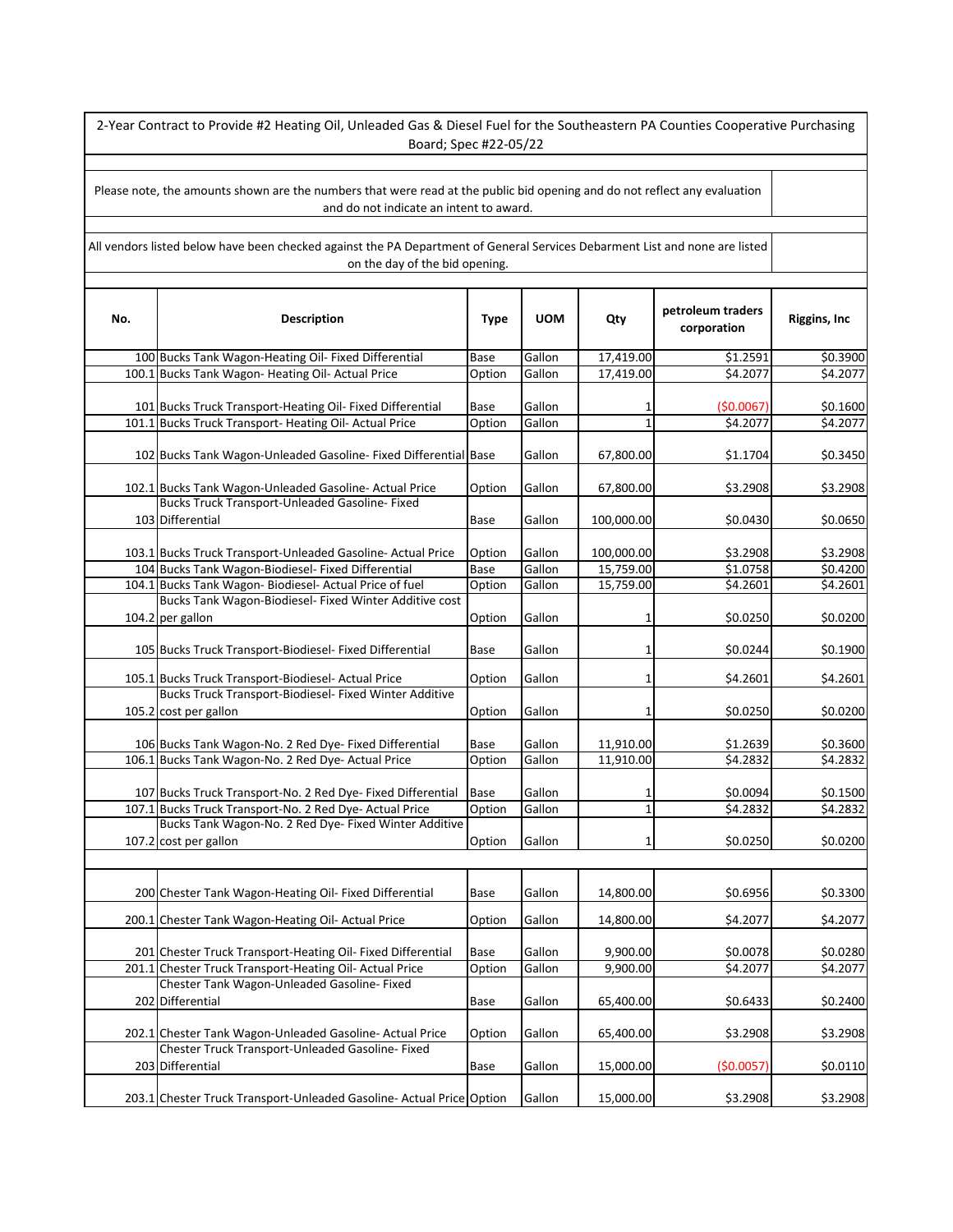|             | 204 Chester Tank Wagon-Biodiesel- Fixed Differential                                                       | Base   | Gallon | 19,450.00    | \$0.6040 | \$0.3600 |
|-------------|------------------------------------------------------------------------------------------------------------|--------|--------|--------------|----------|----------|
|             | 204.1 Chester Tank Wagon-Biodiesel- Actual Price                                                           | Option | Gallon | 19,450.00    | \$4.2601 | \$4.2601 |
|             | Chester Tank Wagon-Biodiesel- Fixed Winter Additive                                                        |        |        |              |          |          |
|             |                                                                                                            |        |        |              |          |          |
|             | 204.2 cost per gallon                                                                                      | Option | Gallon | 1            | \$0.0250 | \$0.0200 |
|             |                                                                                                            |        |        |              |          |          |
|             | 205 Chester Truck Transport-Biodiesel- Fixed Differential                                                  | Base   | Gallon |              | \$0.0244 | \$0.0580 |
|             | 205.1 Chester Truck Transport-Biodiesel- Actual Price                                                      | Option | Gallon | $\mathbf{1}$ | \$4.2601 | \$4.2601 |
|             | Chester Truck Transport-Biodiesel- Fixed Winter Additive                                                   |        |        |              |          |          |
| 205.2 cost  |                                                                                                            | Option | Gallon | 1            | \$0.0250 | \$0.0200 |
|             |                                                                                                            |        |        |              |          |          |
|             | 206 Chester Tank Wagon-No. 2 Red Dye- Fixed Differential                                                   | Base   | Gallon | 15,250.00    | \$0.7234 | \$0.3600 |
|             | 206.1 Chester Tank Wagon-No. 2 Red Dye- Actual Price                                                       |        | Gallon | 15,250.00    | \$4.2832 | \$4.2832 |
|             |                                                                                                            | Option |        |              |          |          |
|             | Chester Truck Transport-No. 2 Red Dye- Fixed                                                               |        |        |              |          |          |
|             | 207 Differential                                                                                           | Base   | Gallon | 1            | \$0.0294 | \$0.0580 |
|             |                                                                                                            |        |        |              |          |          |
|             | 207.1 Chester Truck Transport-No. 2 Red Dye- Actual Price                                                  | Option | Gallon | 1            | \$4.2832 | \$4.2832 |
|             | Chester Truck Transport-No. 2 Red Dye- Fixed Winter                                                        |        |        |              |          |          |
|             | 207.2 Additive                                                                                             | Option | Gallon |              | \$0.0250 | \$0.0200 |
|             |                                                                                                            |        |        |              |          |          |
|             |                                                                                                            |        |        |              |          |          |
|             |                                                                                                            |        |        |              |          |          |
|             | 300 Montgomery Tank Wagon-Heating Oil- Fixed Differential Base                                             |        | Gallon | 19,200.00    | \$0.6894 | \$0.3800 |
|             |                                                                                                            |        |        |              |          |          |
|             | 300.1 Montgomery Tank Wagon-Heating Oil-Actual Price                                                       | Option | Gallon | 19,200.00    | \$4.2077 | \$4.2077 |
|             | Montgomery Truck Transport-Heating Oil- Fixed                                                              |        |        |              |          |          |
|             | 301 Differential                                                                                           | Base   | Gallon | 20,000.00    | \$0.0346 | \$0.1500 |
|             |                                                                                                            |        |        |              |          |          |
|             | 301.1 Montgomery Truck Transport-Heating Oil- Actual Price                                                 | Option | Gallon | 20,000.00    | \$4.2077 | \$4.2077 |
|             | Montgomery Tank Wagon-Unleaded Gasoline- Fixed                                                             |        |        |              |          |          |
|             | 302 Differential                                                                                           | Base   | Gallon | 35,800.00    | \$0.6433 | \$0.2700 |
|             | Montgomery Tank Wagon-Unleaded Gasoline- Actual                                                            |        |        |              |          |          |
|             |                                                                                                            |        |        |              |          |          |
| 302.1 Price |                                                                                                            | Option | Gallon | 35,800.00    | \$3.2908 | \$3.2908 |
|             | Montgomery Truck Transport-Unleaded Gasoline- Fixed                                                        |        |        |              |          |          |
|             | 303 Differential                                                                                           | Base   | Gallon | 13,700.00    | \$0.0473 | \$0.0600 |
|             | Montgomery Truck Transport-Unleaded Gasoline-Actual                                                        |        |        |              |          |          |
| 303.1 Price |                                                                                                            | Option | Gallon | 13,700.00    | \$3.2908 | \$3.2908 |
|             |                                                                                                            |        |        |              |          |          |
|             | 304 Montgomery Tank Wagon-Biodiesel- Fixed Differential                                                    | Base   | Gallon | 12,000.00    | \$0.6096 | \$0.3600 |
| 304.1       | Montgomery Tank Wagon-Biodiesel- Actual Price                                                              | Option | Gallon | 12,000.00    | \$4.2601 | \$4.2601 |
|             | Montgomery Tank Wagon-Biodiesel- Fixed Winter                                                              |        |        |              |          |          |
|             | 304.2 Additive                                                                                             |        | Gallon | 1            | \$0.0250 | \$0.0200 |
|             | Montgomery Truck Transport-Biodiesel- Fixed                                                                | Option |        |              |          |          |
|             |                                                                                                            |        |        |              |          |          |
|             | 305 Differential                                                                                           | Base   | Gallon | 1            | \$0.0244 | \$0.1250 |
|             | Montgomery Truck Transport-Biodiesel- Actual Price of                                                      |        |        |              |          |          |
| 305.1 fuel  |                                                                                                            | Option | Gallon | 1            | \$4.2601 | \$4.2601 |
|             | Montgomery Truck Transport-Biodiesel- Fixed Winter                                                         |        |        |              |          |          |
|             | 305.2 Additive                                                                                             | Option | Gallon | 1            | \$0.0250 | \$0.0200 |
|             | Montgomery Tank Wagon-No. 2 Red Dye- Fixed                                                                 |        |        |              |          |          |
|             | 306 Differential                                                                                           | Base   | Gallon | 2,800.00     | \$0.7494 | \$0.3600 |
|             |                                                                                                            |        |        |              |          |          |
|             |                                                                                                            |        |        |              |          |          |
|             | 306.1 Montgomery Tank Wagon-No. 2 Red Dye- Actual Price<br>Montgomery Truck Transport-No. 2 Red Dye- Fixed | Option | Gallon | 2,800.00     | \$4.2832 | \$4.2832 |
|             |                                                                                                            |        |        |              |          |          |
|             | 307 Differential                                                                                           | Base   | Gallon |              | \$0.0094 | \$0.1250 |
|             | Mongtomery Truck Transport-No. 2 Red Dye- Actual                                                           |        |        |              |          |          |
| 307.1       | Price                                                                                                      | Option | Gallon | 1            | \$4.2832 | \$4.2832 |
|             | Montgomery Tank Wagon-No. 2 Red Dye- Fixed Winter                                                          |        |        |              |          |          |
|             | 307.2 Additive cost per gallon                                                                             | Option | Gallon |              | \$0.0250 | \$0.0200 |
|             | Montgomery Tank Wagon-Unleaded Gasoline, Non-                                                              |        |        |              |          |          |
|             | 308 Ethanol-Fixed Differential                                                                             | Option | Gallon | 16,150.00    | \$0.6448 | \$0.3100 |
|             | Montgomery Tank Wagon-Unleaded Gasoline, Non-                                                              |        |        |              |          |          |
|             |                                                                                                            |        |        |              |          |          |
|             | 308.1 Ethanol-Actual Price                                                                                 | Option | Gallon | 16,150.00    | \$3.2908 | \$3.2908 |
|             |                                                                                                            |        |        |              |          |          |